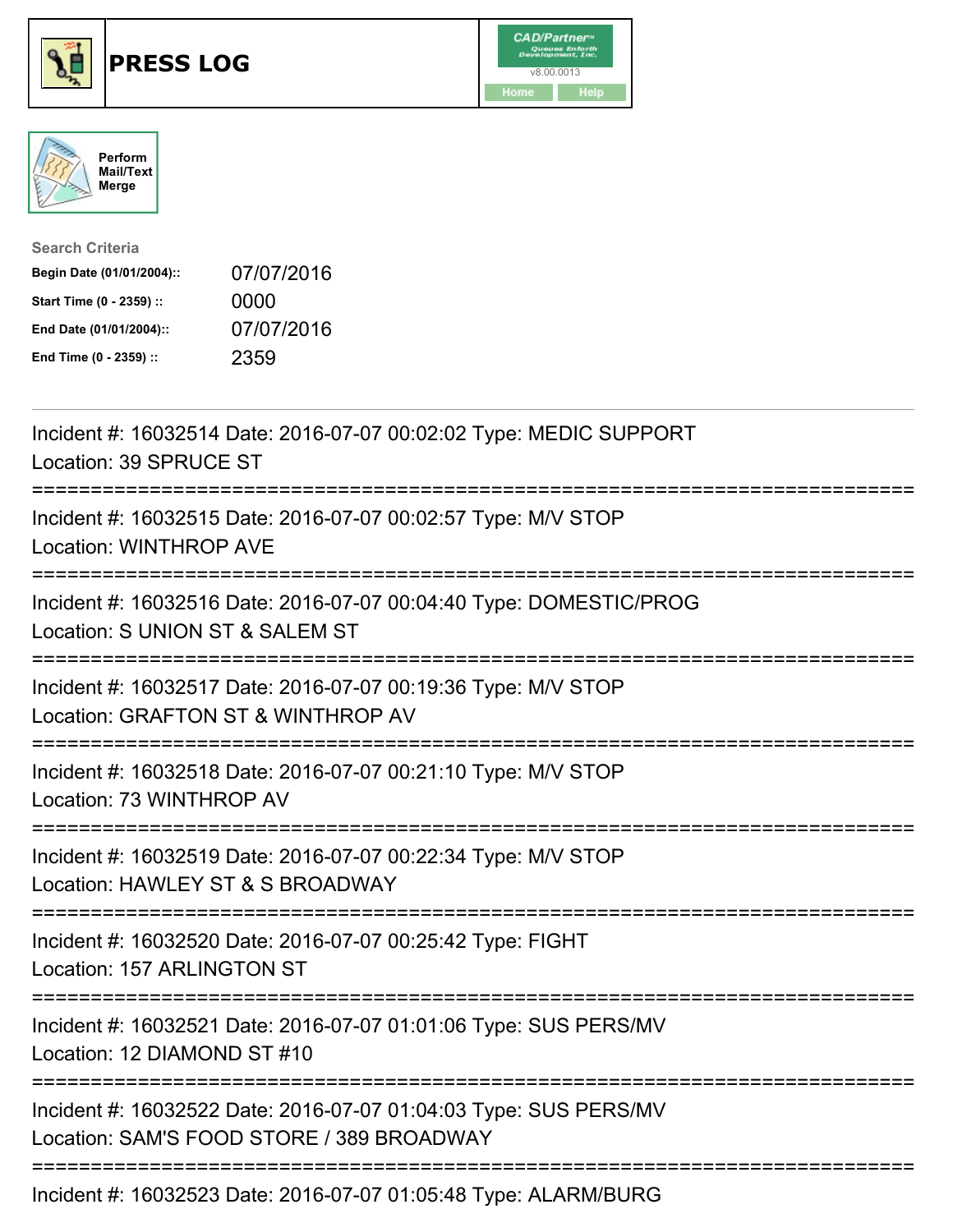| Location: ARLINGTON SCHOOL / 150 ARLINGTON ST                                                                                                 |
|-----------------------------------------------------------------------------------------------------------------------------------------------|
| Incident #: 16032524 Date: 2016-07-07 01:07:50 Type: TOW OF M/V<br>Location: 68 HAMPSHIRE ST                                                  |
| Incident #: 16032525 Date: 2016-07-07 01:12:54 Type: MAN DOWN<br>Location: 133 LAWRENCE ST                                                    |
| Incident #: 16032526 Date: 2016-07-07 01:14:31 Type: ALARMS<br>Location: 660 S UNION ST                                                       |
| Incident #: 16032527 Date: 2016-07-07 01:24:48 Type: M/V STOP<br>Location: OSGOOD ST AND SALEM ST                                             |
| Incident #: 16032528 Date: 2016-07-07 01:25:33 Type: M/V STOP<br>Location: AMESBURY ST & CANAL ST                                             |
| :=====================<br>Incident #: 16032529 Date: 2016-07-07 01:27:18 Type: NOISE ORD<br>Location: 3 PROSPECT CT<br>---------------------- |
| Incident #: 16032530 Date: 2016-07-07 01:35:30 Type: M/V STOP<br>Location: SUMMER ST & UNION ST                                               |
| Incident #: 16032531 Date: 2016-07-07 01:36:16 Type: M/V STOP<br>Location: HIGGINS STATE POOL / 180 CRAWFORD ST                               |
| Incident #: 16032532 Date: 2016-07-07 01:37:51 Type: M/V STOP<br>Location: MAY & MANCHESTER                                                   |
| Incident #: 16032533 Date: 2016-07-07 02:09:02 Type: M/V STOP<br>Location: FRANKLIN ST & LOWELL ST                                            |
| Incident #: 16032534 Date: 2016-07-07 02:15:20 Type: DOMESTIC/PAST<br>Location: 162 WEST ST FL 2                                              |
| Incident #: 16032535 Date: 2016-07-07 02:20:15 Type: M/V STOP<br>Location: 169 HAVERHILL ST                                                   |
| Incident #: 16032536 Date: 2016-07-07 02:41:05 Type: M/V STOP<br>Location: NORTH PARRISH AND OSGOOD ST                                        |
| Incident #: 16032537 Date: 2016-07-07 03:21:40 Type: SUS PERS/MV                                                                              |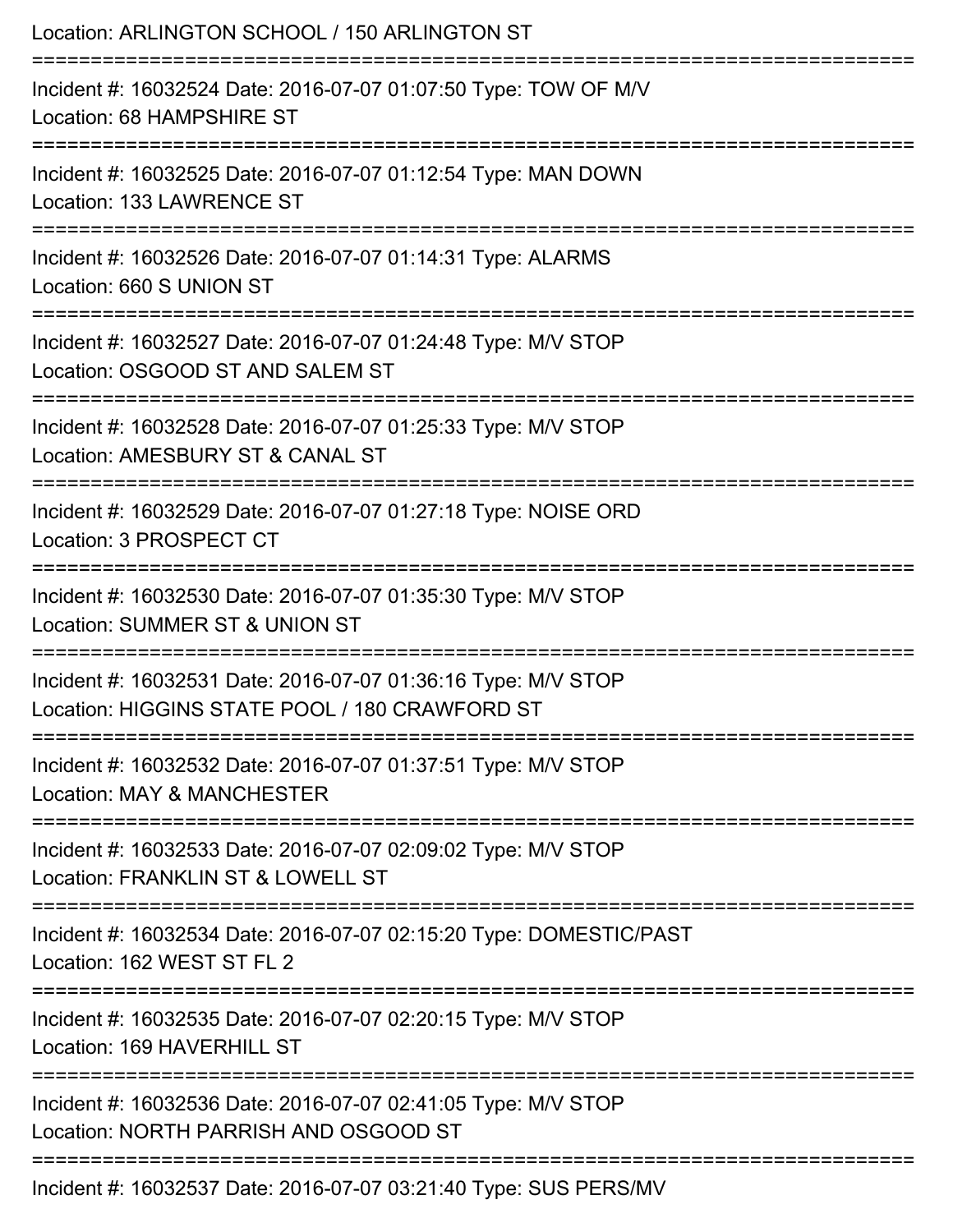| Incident #: 16032538 Date: 2016-07-07 03:29:08 Type: UNWANTEDGUEST<br>Location: 38 NORRIS ST                      |
|-------------------------------------------------------------------------------------------------------------------|
| Incident #: 16032539 Date: 2016-07-07 03:48:36 Type: TRESPASSING<br>Location: 4 UNION ST                          |
| Incident #: 16032540 Date: 2016-07-07 04:04:47 Type: BUILDING CHK<br>Location: JAVIER MARKET / 311 E HAVERHILL ST |
| Incident #: 16032541 Date: 2016-07-07 04:08:10 Type: M/V STOP<br>Location: E HAVERHILL ST & KENDALL ST            |
| Incident #: 16032542 Date: 2016-07-07 04:11:17 Type: BUILDING CHK<br>Location: GOMEZ MARKET / 294 PROSPECT ST     |
| Incident #: 16032543 Date: 2016-07-07 04:12:49 Type: SUS PERS/MV<br>Location: 3 WASHINGTON ST                     |
| Incident #: 16032544 Date: 2016-07-07 04:21:40 Type: TOW OF M/V<br>Location: 671 ESSEX ST                         |
| Incident #: 16032545 Date: 2016-07-07 05:42:21 Type: M/V STOP<br>Location: ERVING AV & LAWRENCE ST                |
| Incident #: 16032546 Date: 2016-07-07 06:08:22 Type: SUS PERS/MV<br>Location: 55 WESLEY ST                        |
| Incident #: 16032547 Date: 2016-07-07 06:45:14 Type: ADMININSTR<br>Location: 72 FOSTER ST FL 3                    |
| Incident #: 16032548 Date: 2016-07-07 06:55:42 Type: PARK & WALK<br>Location: 0 BROADWAY                          |
| Incident #: 16032549 Date: 2016-07-07 07:23:05 Type: INVEST CONT<br>Location: 2 NEWBURY ST                        |
| Incident #: 16032550 Date: 2016-07-07 07:23:33 Type: M/V STOP<br>Location: HAVERHILL ST & WARWICK ST              |
| Incident #: 16032551 Date: 2016-07-07 07:31:04 Type: CLOSE STREET                                                 |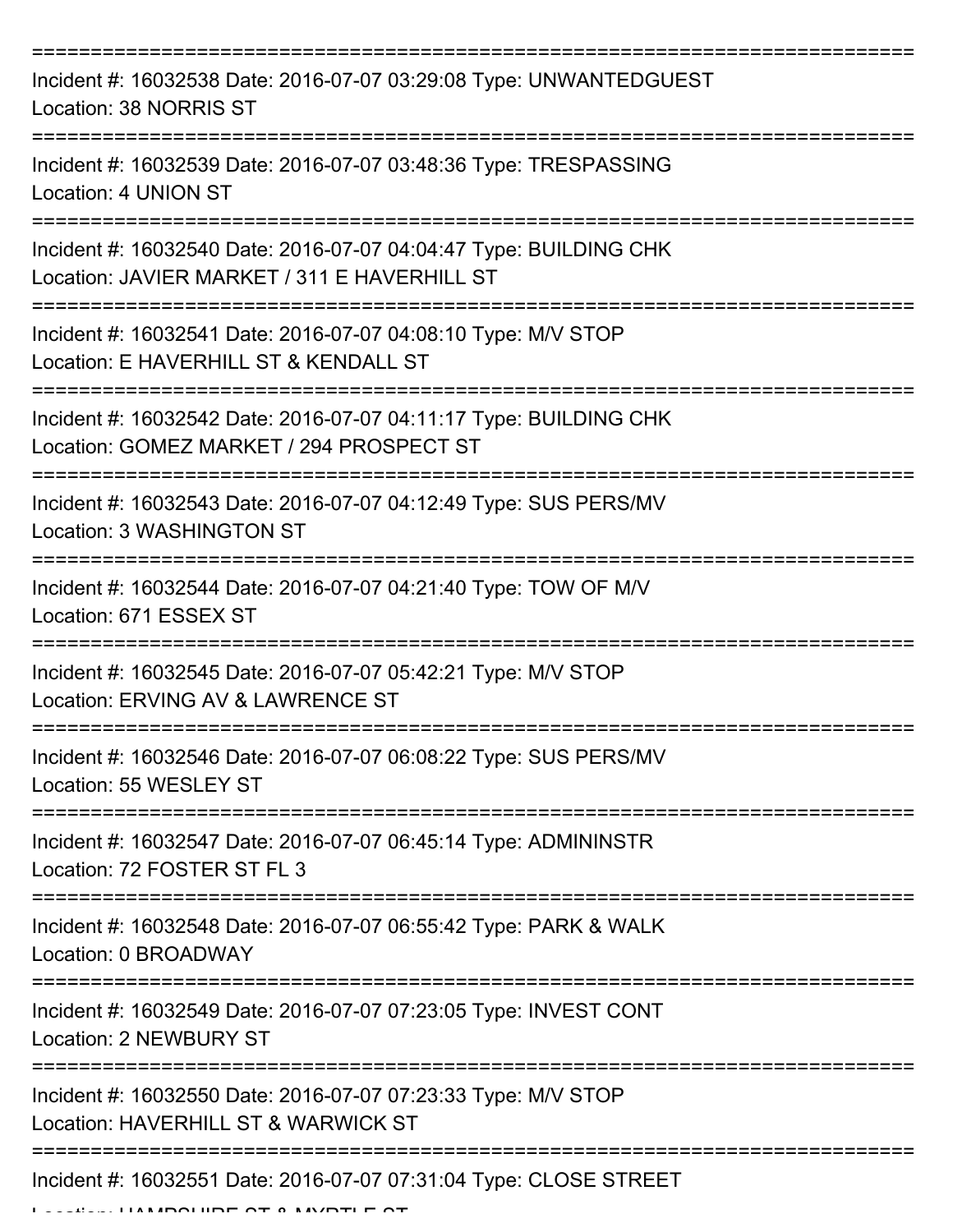| Incident #: 16032552 Date: 2016-07-07 07:33:56 Type: MAL DAMAGE<br>Location: 202 BROADWAY                       |
|-----------------------------------------------------------------------------------------------------------------|
| Incident #: 16032553 Date: 2016-07-07 07:53:05 Type: CLOSE STREET<br><b>Location: BEACON ST</b>                 |
| Incident #: 16032554 Date: 2016-07-07 08:02:00 Type: TOW OF M/V<br>Location: LAWRENCE ST & PARK ST              |
| Incident #: 16032555 Date: 2016-07-07 08:04:48 Type: DOMESTIC/PROG<br>Location: 70 AVON ST FL 1                 |
| Incident #: 16032557 Date: 2016-07-07 08:09:36 Type: TRESPASSING<br>Location: 264 S UNION ST                    |
| Incident #: 16032556 Date: 2016-07-07 08:11:13 Type: MAL DAMAGE<br>Location: OLD HIGH SCHOOL / 233 HAVERHILL ST |
| Incident #: 16032558 Date: 2016-07-07 08:24:23 Type: TRESPASSING<br>Location: 3 FLORAL ST                       |
| Incident #: 16032559 Date: 2016-07-07 08:25:13 Type: M/V STOP<br>Location: 575 COMMON ST                        |
| Incident #: 16032560 Date: 2016-07-07 08:39:52 Type: ALARM/BURG<br>Location: DON PEDRO / 118 S UNION ST         |
| Incident #: 16032561 Date: 2016-07-07 09:33:18 Type: TOW OF M/V<br>Location: 38 WATER ST                        |
| Incident #: 16032562 Date: 2016-07-07 09:35:51 Type: MAL DAMAGE<br>Location: 405 RIVERSIDE DR                   |
| Incident #: 16032563 Date: 2016-07-07 09:42:05 Type: TRESPASSING<br>Location: 175 ABBOTT ST                     |
| Incident #: 16032564 Date: 2016-07-07 09:49:04 Type: PARK & WALK<br>Location: BRADFORD ST & BROADWAY            |
| -----------------------------------<br>Incident #: 16032565 Date: 2016-07-07 09:50:50 Type: SUS PERS/MV         |

Location: BDOADWAV & HAVEDHILL ST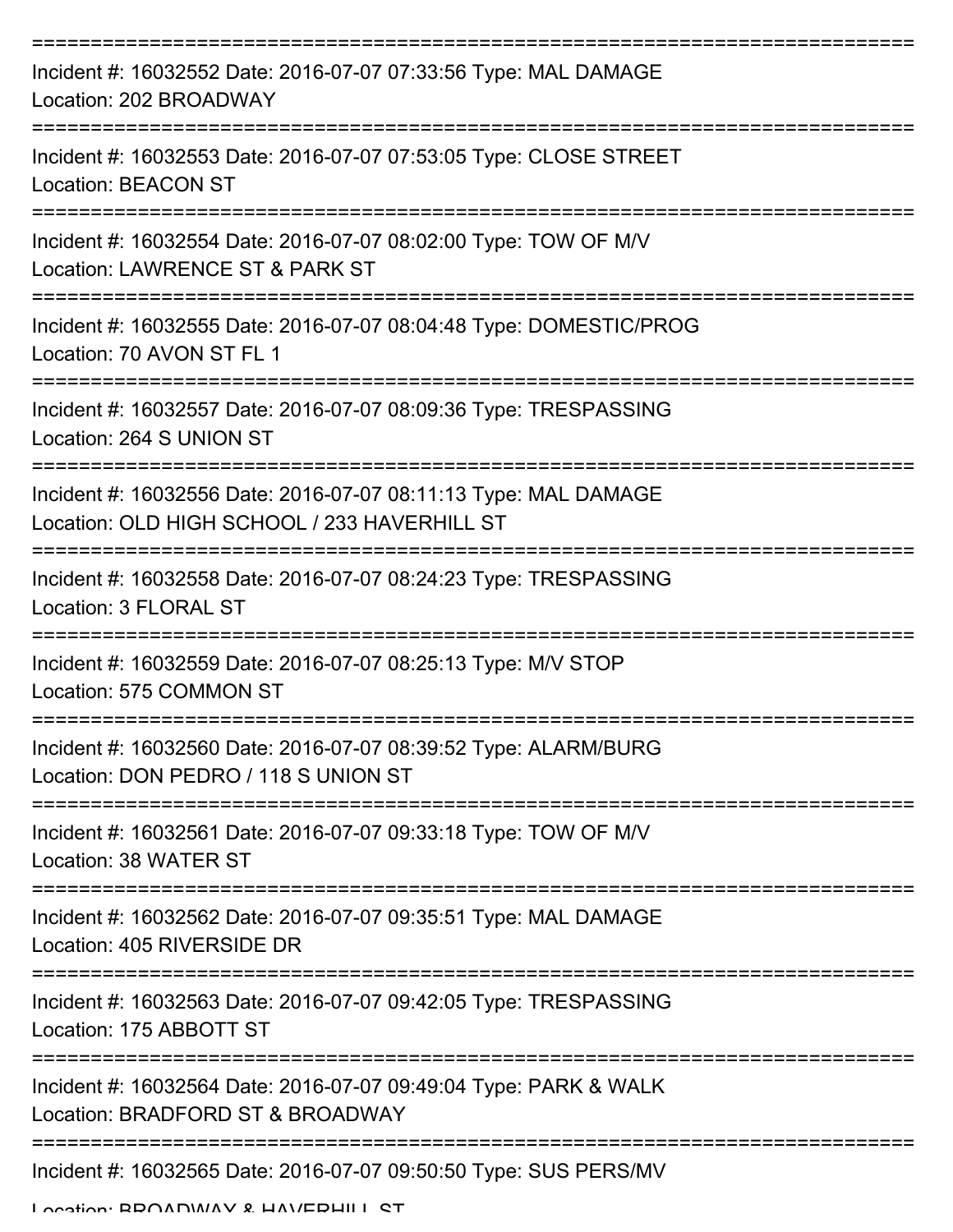| Incident #: 16032566 Date: 2016-07-07 10:06:23 Type: AUTO ACC/NO PI<br>Location: S UNION ST & SPRINGFIELD ST   |
|----------------------------------------------------------------------------------------------------------------|
| Incident #: 16032567 Date: 2016-07-07 10:15:39 Type: INVEST CONT<br>Location: 129 S UNION ST                   |
| Incident #: 16032568 Date: 2016-07-07 10:38:40 Type: M/V STOP<br>Location: 68 HANCOCK ST                       |
| Incident #: 16032569 Date: 2016-07-07 10:49:04 Type: M/V STOP<br>Location: 20 MELROSE ST                       |
| Incident #: 16032570 Date: 2016-07-07 10:49:42 Type: CRUISER ACCID<br>Location: MARKET ST & S UNION ST         |
| Incident #: 16032571 Date: 2016-07-07 11:04:21 Type: DRUG VIO<br><b>Location: MARION AV</b>                    |
| Incident #: 16032573 Date: 2016-07-07 11:05:25 Type: STOLEN PROP<br>Location: BANK OF AMERICA / 67 WINTHROP AV |
| Incident #: 16032572 Date: 2016-07-07 11:06:04 Type: DRUG VIO<br>Location: DAISY ST & HOLLY ST                 |
| Incident #: 16032574 Date: 2016-07-07 11:10:28 Type: WARRANT SERVE<br>Location: BROADWAY & HAVERHILL ST        |
| Incident #: 16032575 Date: 2016-07-07 11:28:59 Type: M/V STOP<br>Location: E HAVERHILL ST & HAVERHILL ST       |
| Incident #: 16032576 Date: 2016-07-07 11:43:04 Type: SUS PERS/MV<br>Location: CYPRESS ST & PEARL ST            |
| Incident #: 16032577 Date: 2016-07-07 12:05:21 Type: GUN CALL<br>Location: 115 FARNHAM ST FL 2NDFL             |
| Incident #: 16032580 Date: 2016-07-07 12:10:11 Type: ALARM/BURG<br>Location: PENA RESD / 12 RIDGE RD           |
| Incident #: 16032578 Date: 2016-07-07 12:10:36 Type: DRUG VIO                                                  |

Location: 18 DAISY ST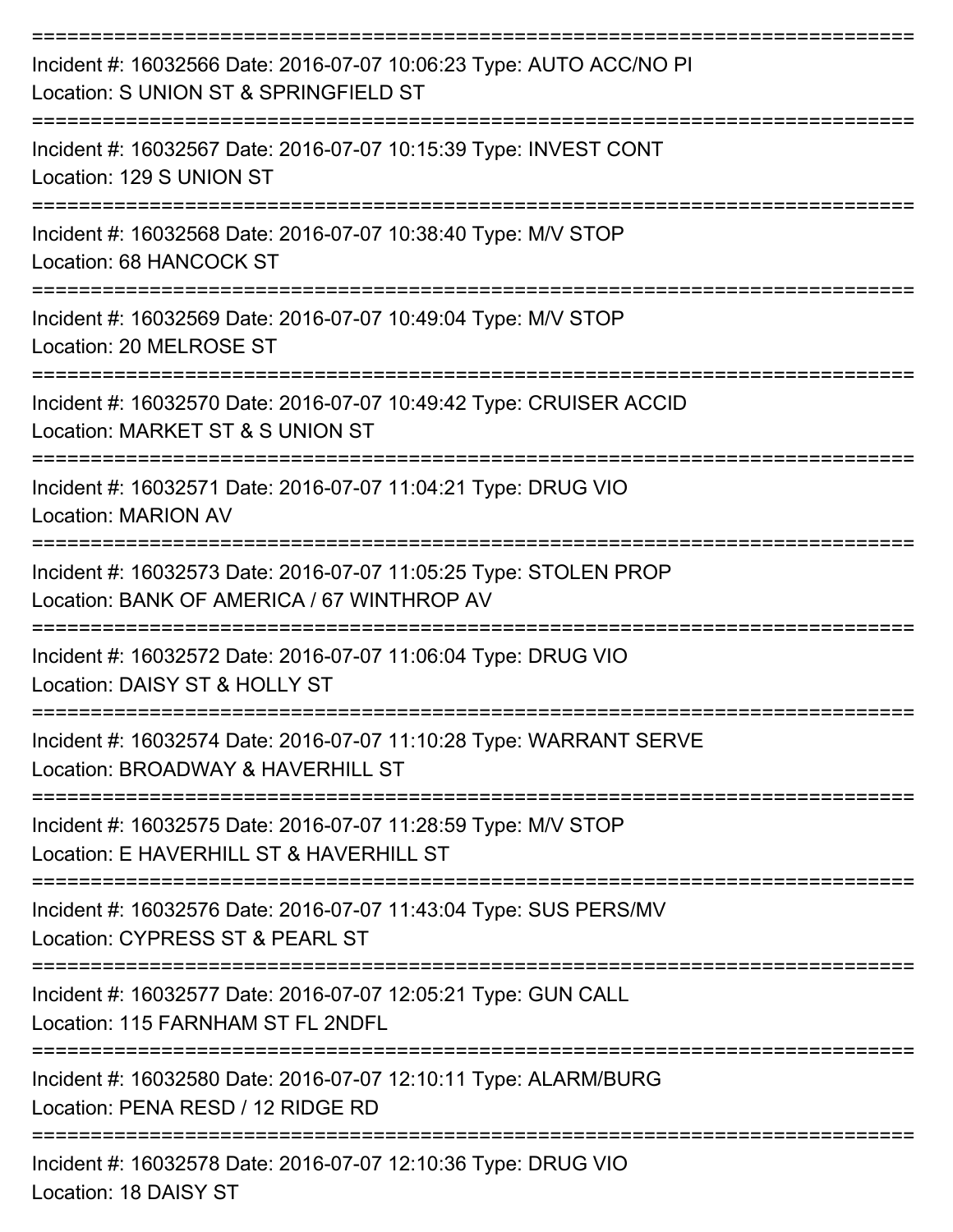| Incident #: 16032579 Date: 2016-07-07 12:10:42 Type: DRUG VIO<br>Location: 18 DAISY ST                                                                              |
|---------------------------------------------------------------------------------------------------------------------------------------------------------------------|
| Incident #: 16032581 Date: 2016-07-07 12:12:46 Type: RECOV/STOL/MV<br><b>Location: BAY STATE RD</b>                                                                 |
| Incident #: 16032582 Date: 2016-07-07 12:17:15 Type: FRAUD<br>Location: 106 WOODLAND ST                                                                             |
| Incident #: 16032584 Date: 2016-07-07 12:30:10 Type: LARCENY/MV/PAST<br>Location: 77 S UNION ST #RM120<br>==================================<br>:================== |
| Incident #: 16032585 Date: 2016-07-07 12:43:35 Type: CK WELL BEING<br>Location: BROADWAY & CROSS ST                                                                 |
| Incident #: 16032586 Date: 2016-07-07 12:46:28 Type: UNATENEDCHILD<br>Location: 48 SAUNDERS ST FL 1STFL                                                             |
| Incident #: 16032587 Date: 2016-07-07 13:01:08 Type: LOST PROPERTY<br>Location: 90 LOWELL ST                                                                        |
| Incident #: 16032588 Date: 2016-07-07 13:04:38 Type: DRUG VIO<br>Location: 14 MECHANIC ST                                                                           |
| Incident #: 16032589 Date: 2016-07-07 13:10:33 Type: KEEP PEACE<br>Location: 518 HAVERHILL ST                                                                       |
| Incident #: 16032590 Date: 2016-07-07 13:25:25 Type: M/V STOP<br>Location: 14 MECHANIC ST                                                                           |
| Incident #: 16032591 Date: 2016-07-07 13:33:49 Type: THREATS<br>Location: 184 SARATOGA ST                                                                           |
| =================================<br>Incident #: 16032593 Date: 2016-07-07 13:38:02 Type: HIT & RUN M/V<br>Location: 1 BEACON AV                                    |
| Incident #: 16032592 Date: 2016-07-07 13:38:37 Type: M/V STOP<br>Location: E HAVERHILL ST & PROSPECT ST                                                             |
| Incident #: 16032594 Date: 2016-07-07 13:45:20 Type: LOCKOUT<br>Location: POST OFFICE / 431 COMMON ST                                                               |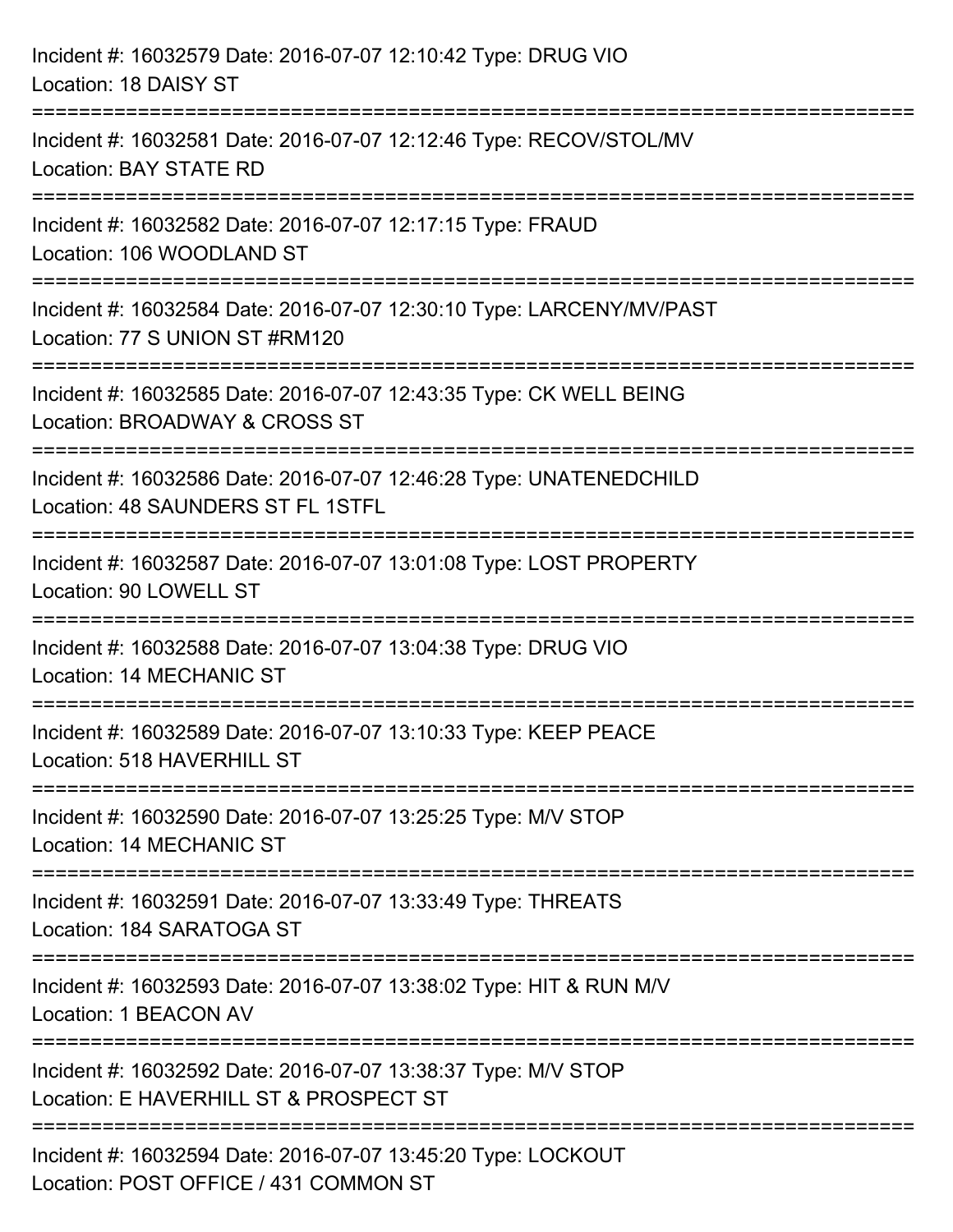| Incident #: 16032595 Date: 2016-07-07 13:51:20 Type: DOMESTIC/PAST<br>Location: 12 GROVE ST #REAR FL 1              |
|---------------------------------------------------------------------------------------------------------------------|
| Incident #: 16032596 Date: 2016-07-07 14:08:21 Type: 209A/SERVE<br>Location: 7 FARLEY ST                            |
| Incident #: 16032597 Date: 2016-07-07 14:08:33 Type: MEDIC SUPPORT<br>Location: SERVPRO OF LAWRENCE / 8 BLAKELIN ST |
| Incident #: 16032598 Date: 2016-07-07 14:14:18 Type: 209A/SERVE<br>Location: 204 FARNHAM ST                         |
| Incident #: 16032601 Date: 2016-07-07 14:17:57 Type: ESCORT<br>Location: 59 SPRINGFIELD ST                          |
| Incident #: 16032599 Date: 2016-07-07 14:20:24 Type: DISABLED MV<br>Location: ANDOVER ST & S UNION ST               |
| Incident #: 16032600 Date: 2016-07-07 14:20:29 Type: COURT DOC SERVE<br>Location: 407 S UNION ST                    |
| Incident #: 16032602 Date: 2016-07-07 14:25:38 Type: 209A/SERVE<br>Location: 36 E LAUREL ST                         |
| Incident #: 16032603 Date: 2016-07-07 14:34:43 Type: ALARM/BURG<br>Location: CITY HALL ANNEX / 255 ESSEX ST         |
| Incident #: 16032604 Date: 2016-07-07 14:39:02 Type: 209A/SERVE<br>Location: 6 PROSPECT CT                          |
| Incident #: 16032605 Date: 2016-07-07 14:44:03 Type: M/V STOP<br>Location: MARKET ST & OSGOOD ST                    |
| Incident #: 16032607 Date: 2016-07-07 14:58:34 Type: 209A/VIOLATION<br>Location: 90 LOWELL ST                       |
| Incident #: 16032606 Date: 2016-07-07 15:01:57 Type: MAN DOWN<br>Location: OASIS ADULT HEALTH CENTER / 120 BROADWAY |
| Incident #: 16032608 Date: 2016-07-07 15:15:39 Type: INVEST CONT<br>Location: 12 GROVE ST                           |

===========================================================================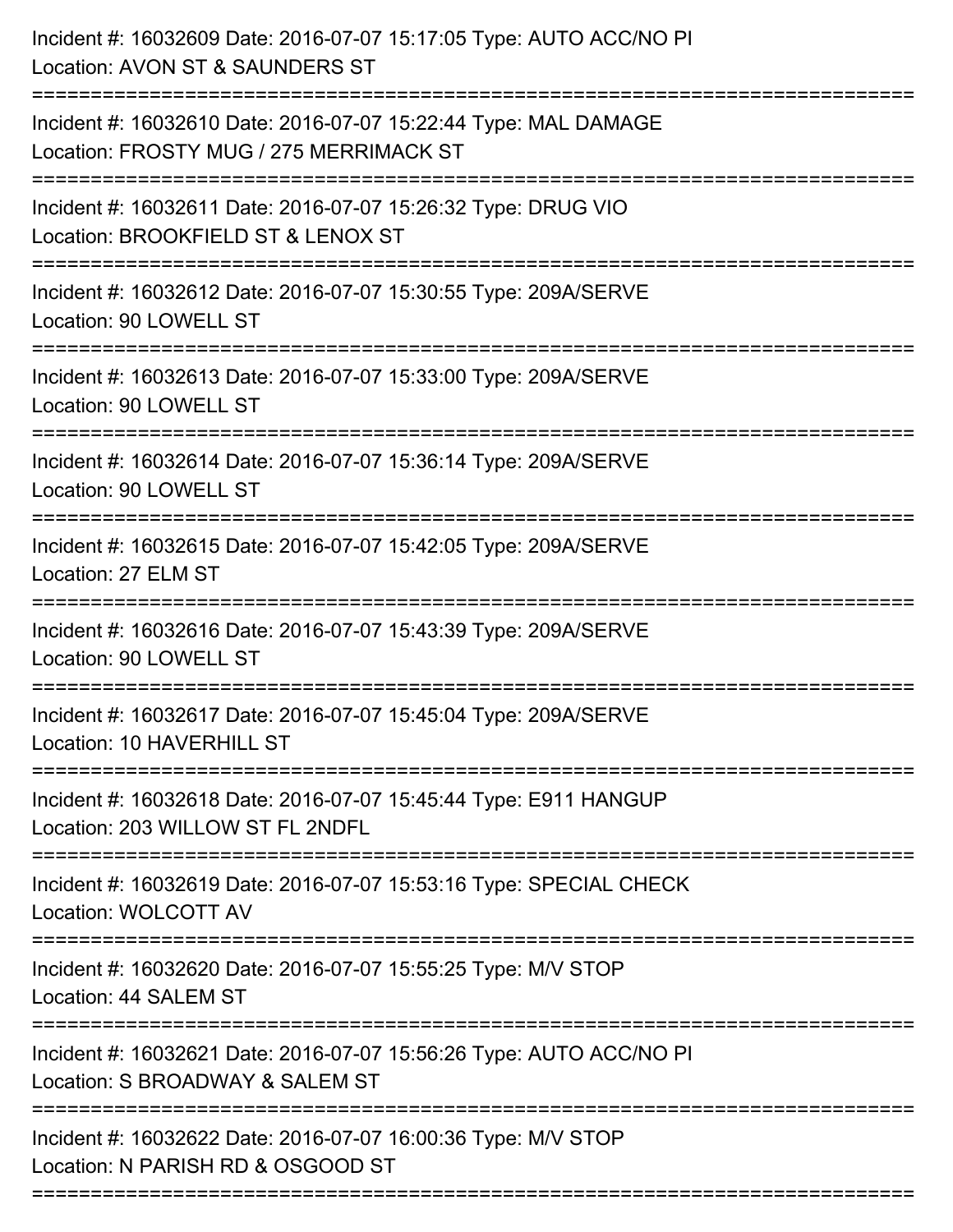| Location: E HAVERHILL ST & HAVERHILL ST                                                                                                                |
|--------------------------------------------------------------------------------------------------------------------------------------------------------|
| Incident #: 16032624 Date: 2016-07-07 16:02:45 Type: DRUG VIO<br>Location: 7A FARLEY ST                                                                |
| Incident #: 16032625 Date: 2016-07-07 16:04:38 Type: SPECIAL CHECK<br>Location: HIGGINS STATE POOL / 180 CRAWFORD ST<br>============================== |
| Incident #: 16032626 Date: 2016-07-07 16:11:30 Type: M/V STOP<br>Location: E HAVERHILL ST & OAK ST                                                     |
| Incident #: 16032627 Date: 2016-07-07 16:14:48 Type: M/V STOP<br>Location: OAK & LINCOLN CT                                                            |
| Incident #: 16032628 Date: 2016-07-07 16:14:55 Type: COURT DOC SERVE<br>Location: 90 LOWELL ST                                                         |
| Incident #: 16032629 Date: 2016-07-07 16:16:06 Type: 209A/SERVE<br>Location: 90 LOWELL ST                                                              |
| Incident #: 16032630 Date: 2016-07-07 16:16:48 Type: 209A/SERVE<br>Location: 1 CAULKINS CT                                                             |
| Incident #: 16032631 Date: 2016-07-07 16:18:44 Type: INVEST CONT<br>Location: 131 FERRY ST                                                             |
| Incident #: 16032632 Date: 2016-07-07 16:25:31 Type: ALARM/BURG<br>Location: LOPEZ / 43 WARREN ST                                                      |
| Incident #: 16032633 Date: 2016-07-07 16:27:59 Type: CK WELL BEING<br>Location: OASIS ADULT HEALTH CENTER / 120 BROADWAY                               |
| Incident #: 16032634 Date: 2016-07-07 16:29:15 Type: M/V STOP<br>Location: BELKNAP ST & EVERETT ST                                                     |
| Incident #: 16032635 Date: 2016-07-07 16:53:55 Type: M/V STOP<br>Location: CANAL ST & UNION ST                                                         |
| Incident #: 16032637 Date: 2016-07-07 17:07:25 Type: UNKNOWN PROB<br><b>Location: RAILROAD ST</b>                                                      |

Incident #: 16032636 Date: 2016 07 07 17:13:24 Type: ALARM/HOLD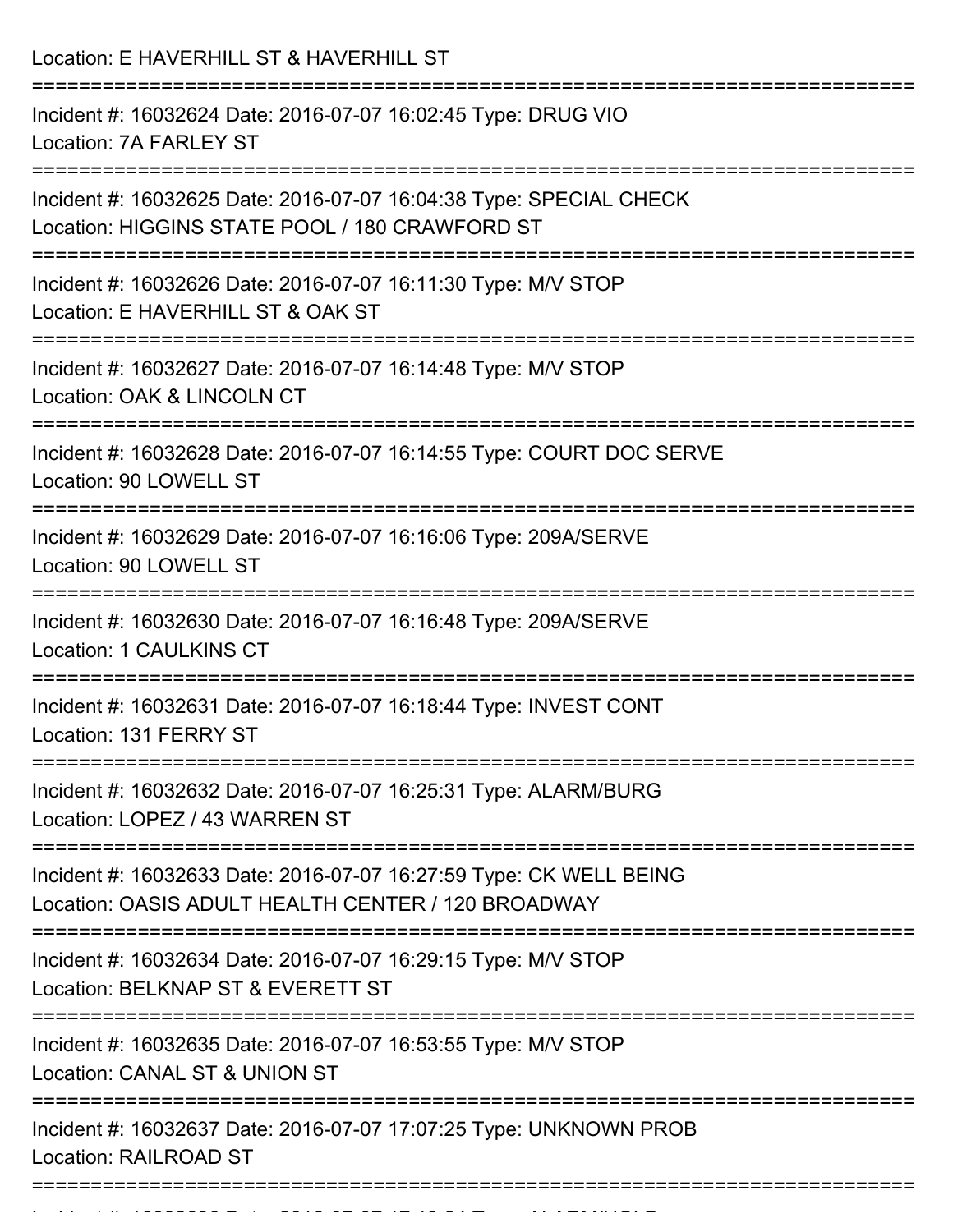Location: BANK OF AMERICA / 67 WINTHROP AV =========================================================================== Incident #: 16032638 Date: 2016-07-07 17:20:57 Type: ALARM/BURG Location: SHOWCASE CINEMA / 6 CHICKERING ST =========================================================================== Incident #: 16032639 Date: 2016-07-07 17:32:13 Type: M/V STOP Location: FALLS BRIDGE / null =========================================================================== Incident #: 16032641 Date: 2016-07-07 17:38:48 Type: B&E/PAST Location: 39 OREGON AV =========================================================================== Incident #: 16032640 Date: 2016-07-07 17:40:56 Type: TOW OF M/V Location: CONCORD ST & FRANKLIN ST =========================================================================== Incident #: 16032644 Date: 2016-07-07 17:46:16 Type: GENERAL SERV Location: 90 LOWELL ST =========================================================================== Incident #: 16032642 Date: 2016-07-07 17:49:13 Type: ABAND MV Location: 81 WEST ST =========================================================================== Incident #: 16032643 Date: 2016-07-07 17:51:17 Type: M/V STOP Location: HAMPSHIRE ST & MYRTLE ST =========================================================================== Incident #: 16032645 Date: 2016-07-07 18:04:48 Type: M/V STOP Location: CHICKERING ST & WINTHROP AV =========================================================================== Incident #: 16032646 Date: 2016-07-07 18:06:50 Type: UNWANTEDGUEST Location: DUNKIN DONUTS / 104 MARSTON ST =========================================================================== Incident #: 16032648 Date: 2016-07-07 18:13:04 Type: ALARMS Location: PARTHUM SCHOOL / 255 F HAVERHILL ST =========================================================================== Incident #: 16032647 Date: 2016-07-07 18:14:39 Type: HIT & RUN M/V Location: COMMON ST & NEWBURY ST =========================================================================== Incident #: 16032649 Date: 2016-07-07 18:16:29 Type: M/V STOP Location: CHESTER ST & STATE ST =========================================================================== Incident #: 16032651 Date: 2016-07-07 18:17:34 Type: LARCENY/PAST Location: CRAWFORD ST & EXETER ST

===========================================================================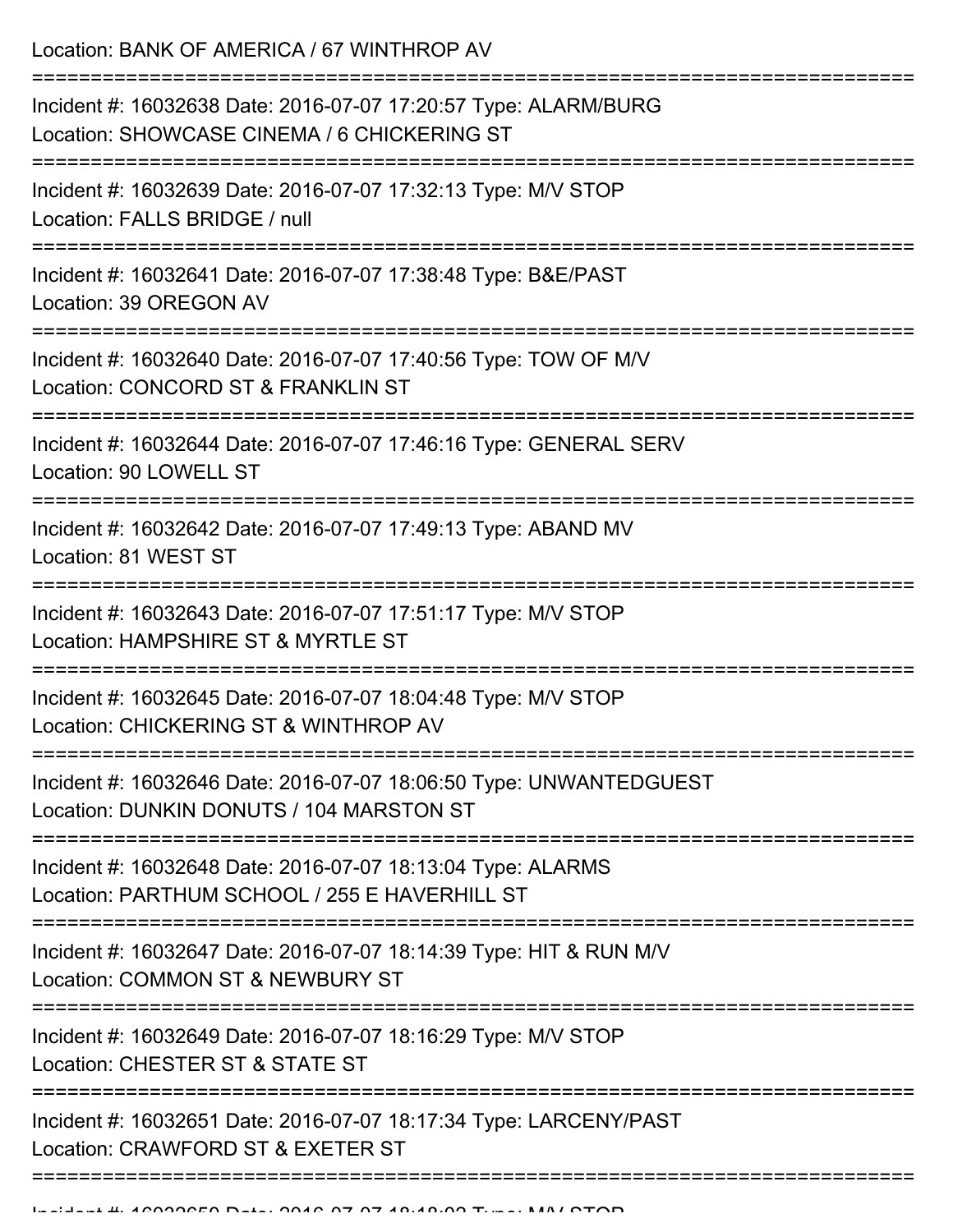| Location: BRADFORD ST & BROADWAY                                                                                                     |
|--------------------------------------------------------------------------------------------------------------------------------------|
| Incident #: 16032652 Date: 2016-07-07 18:20:16 Type: LARCENY/PAST<br>Location: 1 GENERAL ST                                          |
| Incident #: 16032653 Date: 2016-07-07 18:20:19 Type: ALARMS<br>Location: 6 CHICKERING ST                                             |
| Incident #: 16032654 Date: 2016-07-07 18:22:45 Type: DISTURBANCE<br>Location: MARKET ST & S UNION ST                                 |
| Incident #: 16032655 Date: 2016-07-07 18:30:20 Type: ANIMAL COMPL<br>Location: LAWRENCE ST & MYRTLE ST<br>========================== |
| Incident #: 16032656 Date: 2016-07-07 18:32:02 Type: SHOPLIFTING<br>Location: 700 ESSEX ST                                           |
| =================<br>Incident #: 16032657 Date: 2016-07-07 18:38:15 Type: M/V STOP<br>Location: FARNHAM ST & S UNION ST              |
| :=====================================<br>Incident #: 16032658 Date: 2016-07-07 18:41:16 Type: NOISE ORD<br>Location: 432 HOWARD ST  |
| Incident #: 16032659 Date: 2016-07-07 18:54:45 Type: SUS PERS/MV<br>Location: 28 HANCOCK ST                                          |
| Incident #: 16032660 Date: 2016-07-07 18:59:18 Type: M/V STOP<br>Location: 432 HOWARD ST                                             |
| Incident #: 16032661 Date: 2016-07-07 19:13:09 Type: M/V STOP<br>Location: CANAL ST & UNION ST                                       |
| Incident #: 16032663 Date: 2016-07-07 19:18:09 Type: GUN CALL<br>Location: 230 S UNION ST                                            |
| Incident #: 16032662 Date: 2016-07-07 19:19:05 Type: TOW OF M/V<br>Location: 81 WEST ST                                              |
| Incident #: 16032664 Date: 2016-07-07 19:23:43 Type: DOMESTIC/PROG<br>Location: 35 CHICKERING ST                                     |
| Incident #: 16022665 Deta: 2016 07.07.10:57:20 Type: DIRTUDDANCE                                                                     |

Incident #: 16032665 Date: 2016-07-07 19:57:30 Type: DISTURBANCE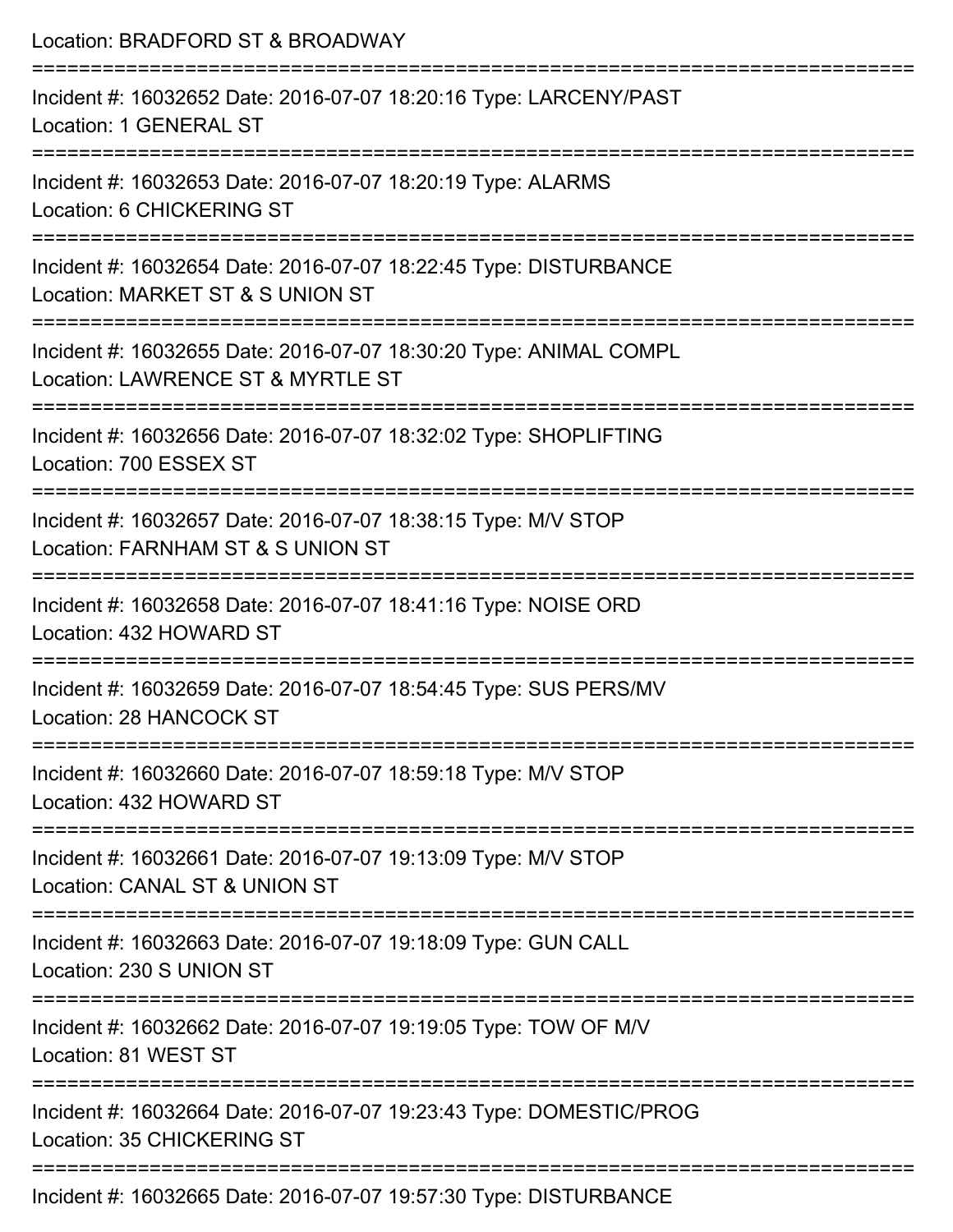| Incident #: 16032666 Date: 2016-07-07 19:59:17 Type: NEIGHBOR PROB<br>Location: 68 WOODLAND ST                                        |
|---------------------------------------------------------------------------------------------------------------------------------------|
| Incident #: 16032667 Date: 2016-07-07 20:02:47 Type: WARRANT SERVE<br>Location: ST ALFIO VILLA APARTMENTS / 55 COMMON ST              |
| Incident #: 16032668 Date: 2016-07-07 20:05:09 Type: ALARMS<br>Location: 100 HANCOCK ST                                               |
| Incident #: 16032669 Date: 2016-07-07 20:10:43 Type: ALARMS<br>Location: ARLINGTON SCHOOL / 150 ARLINGTON ST<br>--------------------- |
| Incident #: 16032670 Date: 2016-07-07 20:23:10 Type: M/V STOP<br>Location: AUBURN ST & HAMPSHIRE ST                                   |
| Incident #: 16032671 Date: 2016-07-07 20:23:11 Type: LARCENY/PAST<br>Location: 40 LAWRENCE ST                                         |
| Incident #: 16032672 Date: 2016-07-07 20:38:41 Type: DOMESTIC/PAST<br>Location: 671 ESSEX ST #4-20                                    |
| Incident #: 16032673 Date: 2016-07-07 20:40:03 Type: LARCENY/PAST<br>Location: 112 RIVER POINTE WY                                    |
| Incident #: 16032674 Date: 2016-07-07 20:42:52 Type: M/V STOP<br>Location: BRADFORD ST & BROADWAY                                     |
| Incident #: 16032676 Date: 2016-07-07 20:49:24 Type: MEDIC SUPPORT<br>Location: 134 WILLOW ST FL 3                                    |
| Incident #: 16032675 Date: 2016-07-07 20:50:06 Type: DOMESTIC/PROG<br>Location: 35 CHICKERING ST                                      |
| Incident #: 16032677 Date: 2016-07-07 20:53:12 Type: DRUG VIO<br>Location: 149 MAY ST                                                 |
| Incident #: 16032678 Date: 2016-07-07 20:55:26 Type: INVEST CONT<br>Location: 90 LOWELL ST                                            |
| Incident #: 16032679 Date: 2016-07-07 21:02:30 Type: CK WELL BEING                                                                    |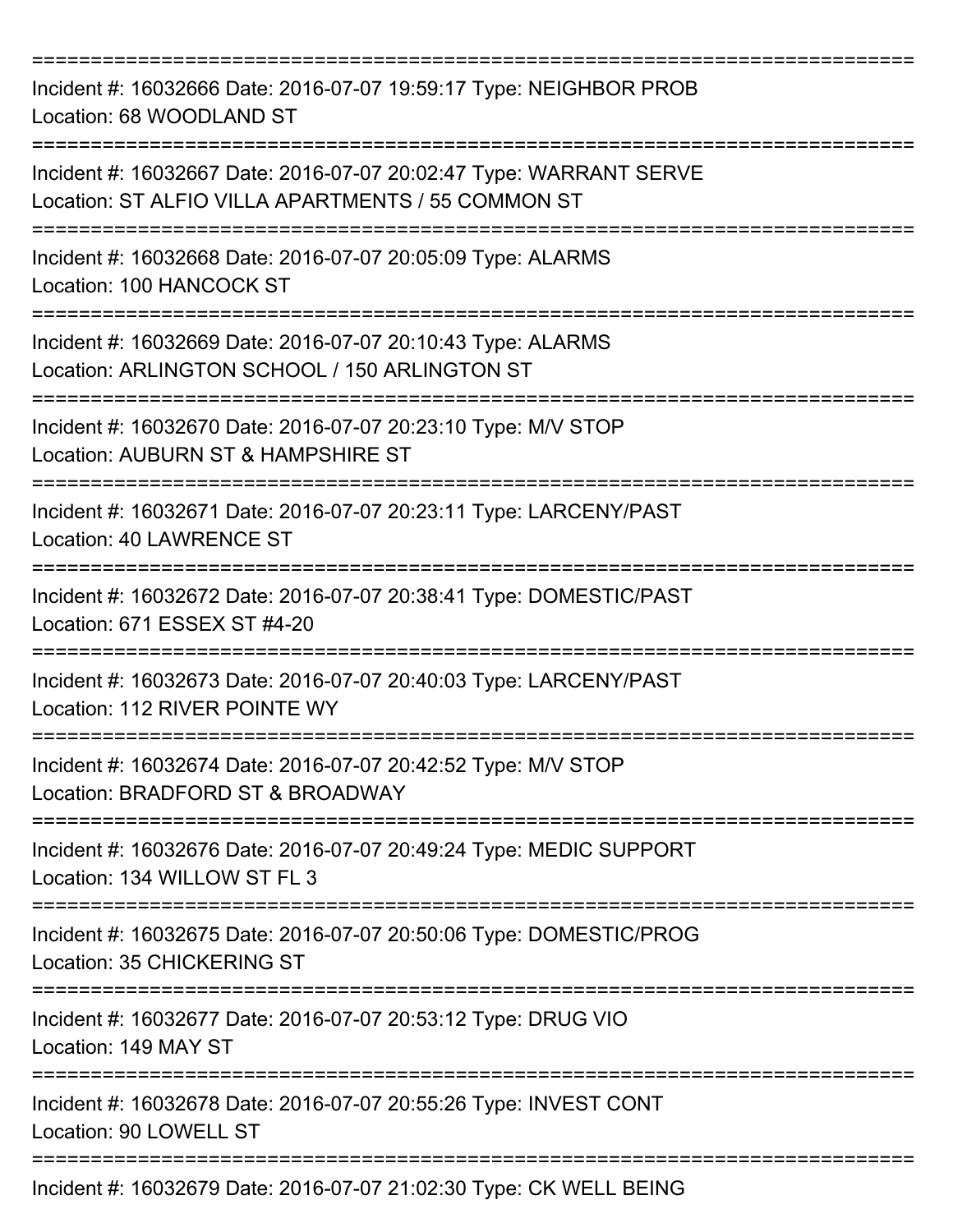| Incident #: 16032680 Date: 2016-07-07 21:15:53 Type: INVESTIGATION<br>Location: 24 HUDSON AV         |
|------------------------------------------------------------------------------------------------------|
| Incident #: 16032681 Date: 2016-07-07 22:02:04 Type: ALARMS<br>Location: 4 INMAN ST #17              |
| Incident #: 16032682 Date: 2016-07-07 22:09:27 Type: M/V STOP<br>Location: COMMON ST & LAWRENCE ST   |
| Incident #: 16032683 Date: 2016-07-07 22:19:51 Type: M/V STOP<br>Location: FRANKLIN ST & LOWELL ST   |
| Incident #: 16032684 Date: 2016-07-07 22:24:45 Type: DRUG VIO<br>Location: HAMPSHIRE ST & MARION AV  |
| Incident #: 16032685 Date: 2016-07-07 22:25:41 Type: THREATS<br>Location: 37 STORROW ST              |
| Incident #: 16032686 Date: 2016-07-07 22:26:53 Type: SUS PERS/MV<br>Location: COMMON ST & JACKSON ST |
| Incident #: 16032687 Date: 2016-07-07 22:28:16 Type: UNWANTEDGUEST<br>Location: 30 ALDER ST FL 1ST   |
| Incident #: 16032688 Date: 2016-07-07 22:37:26 Type: FIRE WORKS<br>Location: SUMMER ST & UNION ST    |
| Incident #: 16032689 Date: 2016-07-07 22:40:10 Type: M/V STOP<br>Location: FRANKLIN ST & LOWELL ST   |
| Incident #: 16032690 Date: 2016-07-07 22:42:51 Type: ALARMS<br>Location: 150 ARLINGTON ST            |
| Incident #: 16032691 Date: 2016-07-07 22:44:39 Type: M/V STOP<br>Location: ESSEX ST & LAWRENCE ST    |
| Incident #: 16032692 Date: 2016-07-07 22:45:46 Type: SUS PERS/MV<br>Location: WENDELL ST & WEST ST   |
| Incident #: 16032693 Date: 2016-07-07 22:47:51 Type: ALARMS                                          |